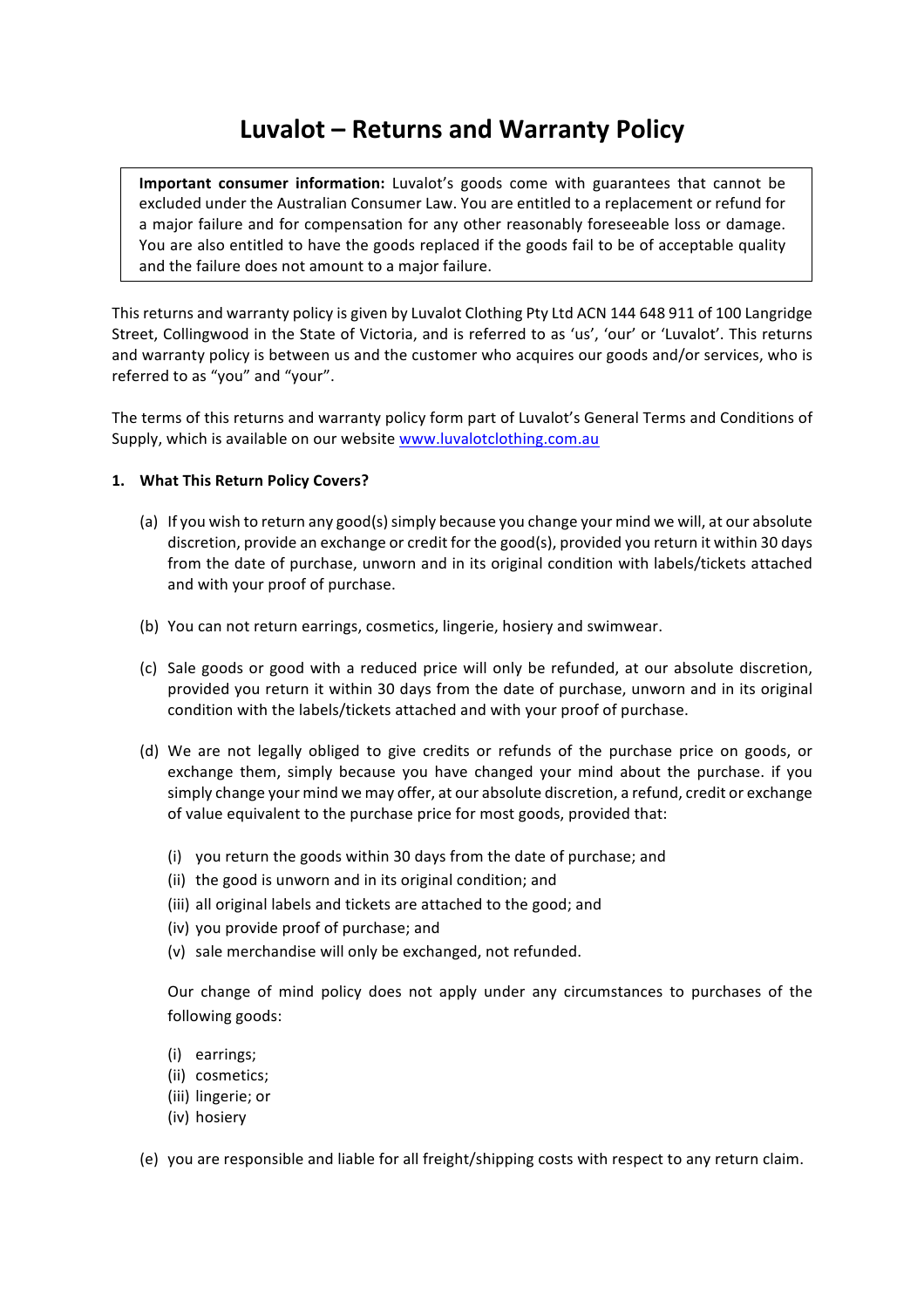#### **2.** What This Warranty Covers?

- (a) Subject to the exclusions noted in clause 4, this warranty covers:
	- (i) faulty and the fault or defect was not pointed out to you before you purchased it or would not have been apparent to you when you inspected the goods before purchase; or
	- (ii) not 'of merchantable quality', meaning that it is not of the quality that you reasonably expected when you purchased it, bearing in mind the way the item was described to you before your purchase and also the price of the item; or
	- (iii) not fit for its purpose, meaning that the item does not do what you reasonably expected it would

## **3. How to Make A Warranty Claim**

- (a) All warranty claims must be made within 30 days of purchase and must be made via email to respective Luvalot Branch item/s were purchased.
- (b) A warranty claim must include the following particulars when emailed to us:
	- (i) proof of purchase in the form of a receipt or invoice issue by us. This is required to assist us verify that the goods were purchased from us, the date of purchase and that you are the original purchaser.
	- (ii) A description of the clothing or clothing accessories purchased
	- (iii) A clear and concise statement outlining the alleged defect with the goods
	- (iv) Several photos of the alleged defect. Please note, that we require photos:
		- A. to be clear so that we can identify any alleged defect
		- B. to be close ups and from the distance
- (c) Once we have received your warranty claim, we will assess your claim and either:
	- (i) Request that you ship/freight (with insurance) the good(s) back to a location (at your own cost) so we can further assess the good(s), before making a final decision to accept your claim. Please note that we reserve our right to charge you a reasonable 'testing fee' in assessing whether the good(s) are defective; or
	- (ii) at our absolute discretion determine whether we accept your claim.
- (d) If we accept your warranty claim, you must at your own cost, arrange for the good(s) to be returned to our warehouse located at respective Luvalot Branch item/s were purchased. The good(s) when returned to:
	- (i) must be in the same condition as in the photos provided to us in your warranty claim; and
	- (ii) must be unworn with labels/tickets attached
- (e) Subject to your clause  $3(d)$ , you will be entitled to choose a exchange OR credit, which you must notify us via email to respective Luvalot Branch item/s were purchased.
- (f) If you choose an exchange, you will be required to pay the costs of having the replacement good(s) being shipped/freighted (with insurance) back to you.